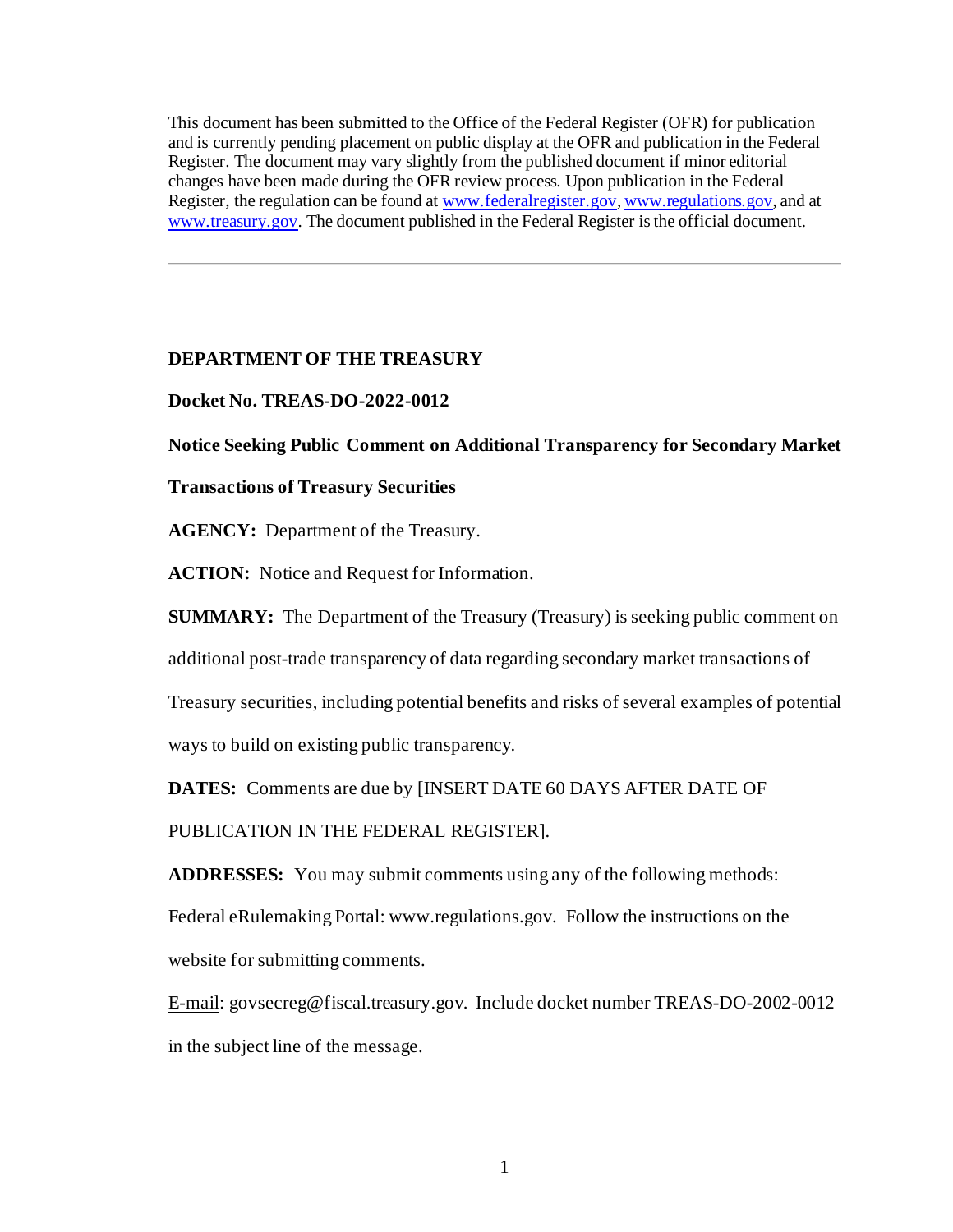All submissions should refer to docket number TREAS-DO-2022-0012. Please submit your comments using only one method, along with your full name and mailing address. We will post comments on [www.regulations.gov](http://www.regulations.gov/) and [www.treasurydirect.gov](http://www.treasurydirect.gov/). In general, comments received, including attachments and other supporting materials, are part of the public record and are available to the public. Do not submit any information in your comments or supporting materials that you consider confidential or inappropriate for public disclosure.

**FOR FURTHER INFORMATION CONTACT:** Fred Pietrangeli, Director, Office of Debt Management, Office of the Assistant Secretary for Financial Markets, at [debtmanagement@treasury.gov](mailto:debtmanagement@treasury.gov) or Fredrick.Pietrangeli@treasury.gov. Questions about submitting comments should be directed to Lori Santamorena, Government Securities Regulations Staff, at (202) 504-3632 or govsecreg@fiscal.treasury.gov.

## **SUPPLEMENTARY INFORMATION:**

## **I. Background**

Treasury, in consultation with other members of the Inter-Agency Working Group on Treasury Market Surveillance (IAWG),<sup>1</sup> is exploring the possibility of additional posttrade transparency of data for secondary market cash transactions of Treasury securities (which we refer to as the "Treasury securities market" in this request for information).<sup>2</sup>

<sup>&</sup>lt;sup>1</sup> The IAWG members are Treasury, the Board of Governors of the Federal Reserve System (Federal Reserve Board), the Federal Reserve Bank of New York (FRBNY), the Securities and Exchange Commission (SEC), and the Commodity Futures Trading Commission (CFTC).

<sup>&</sup>lt;sup>2</sup> In addition, at the November 2021 U.S. Treasury Market Conference, Treasury Under Secretary for Domestic Finance Nellie Liang highlighted past improvements in data quality and transparency and noted Treasury "will consider ways to improve transparency about transactions, such as providing data at a higher frequency, building on lessons learned from the recent expanded reporting of weekly volumes and recognizing investors' needs to be able to transact quickly in large quantities." Remarks by Under Secretary for Domestic Finance Nellie Liang at the 2021 Treasury Market Conference" (Nov. 17, 2021), available at <https://home.treasury.gov/news/press-releases/jy0491>.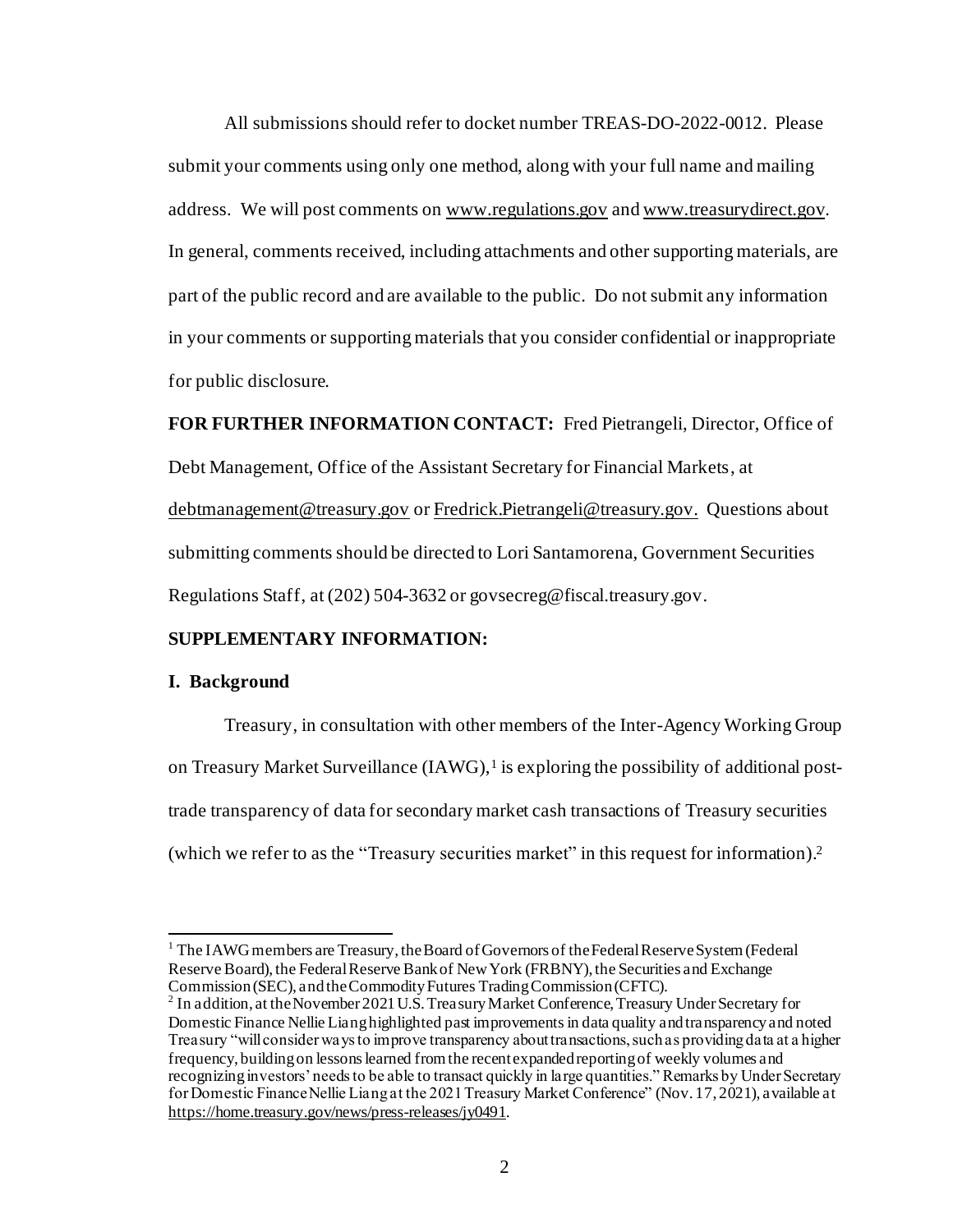Providing additional insight into these transactions may enhance liquidity by fostering a greater understanding of market activity across market segments and supporting the smooth functioning of the Treasury securities market. Additional transparency may also promote greater competition in the Treasury securities market. However, based on the vital roles and unique structure of the Treasury securities market, careful consideration is necessary regarding how much and in what form information should be made available, so that market participants are not disincentivized from providing liquidity and one group of participants is not unduly favored over another. Specifically, consideration is necessary given characteristics of the Treasury market structure that differ from other fixed-income markets, such as differences in market segmentation, overall volumes, individual trades sizes, types of market participants, and methods of execution. Treasury is interested in hearing from the public on the potential benefits and risks of several examples of potential ways to build on existing public transparency.

#### *IAWG Workstreams*

This request for information regarding additional post-trade transparency for secondary market cash transactions of Treasury securities is part of the ongoing work of the IAWG to strengthen the resilience of the Treasury market across all segments, including cash, futures, and financing. As the deepest and most liquid financial market in the world, the Treasury market serves several key functions, including enabling the financing of the federal government at the least cost, providing a safe and liquid asset to support the flow of capital and credit to households and businesses, and facilitating the implementation of monetary policy. To support these functions and to improve Treasury market resilience, the IAWG's work has been organized into five workstreams: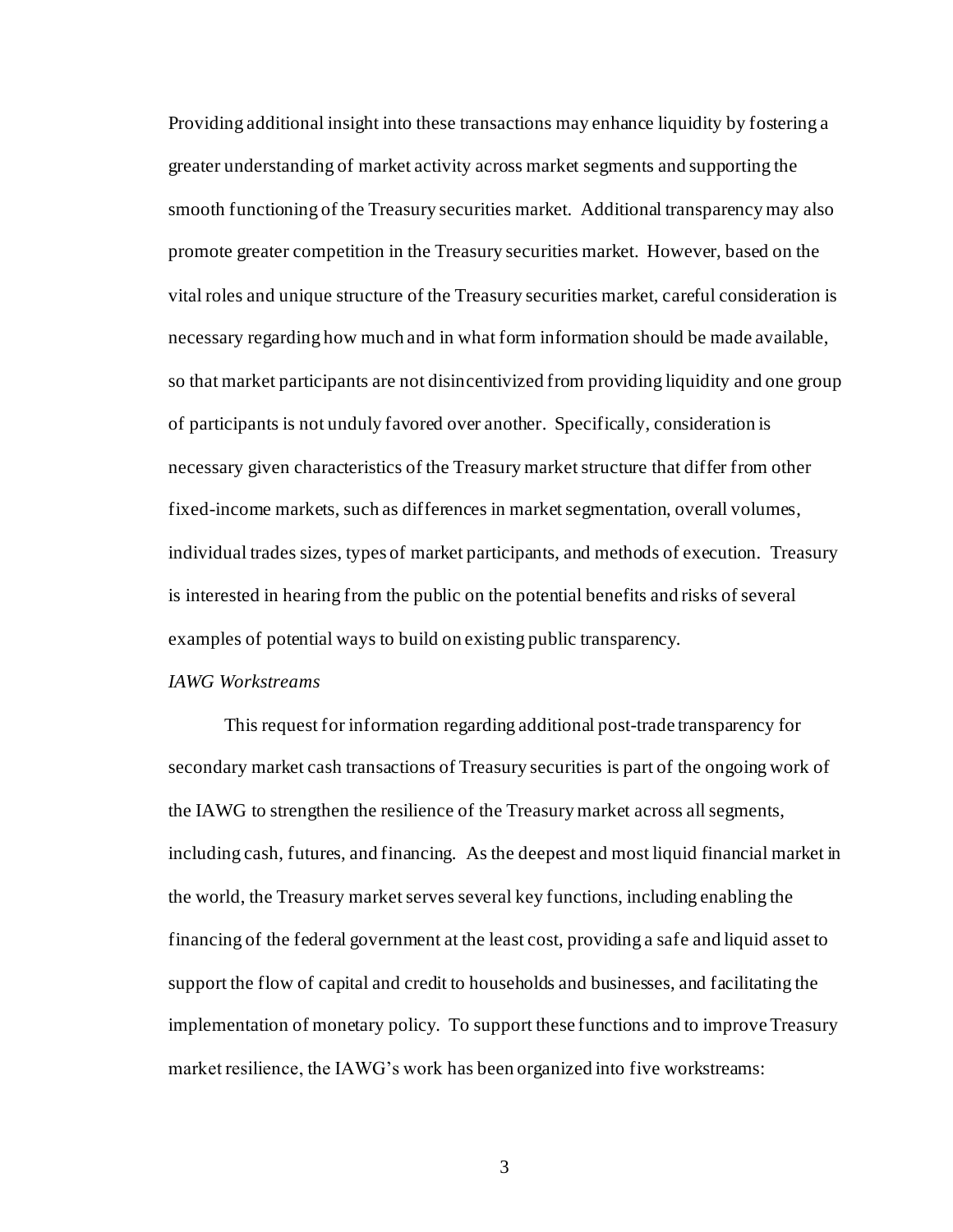improving resilience of market intermediation; improving data quality and availability; evaluating expanded central clearing; enhancing trading venue transparency and oversight; and assessing effects of fund leverage and liquidity risk management practices. 3 As outlined in the November 2021 Staff Progress Report (Staff Progress Report), IAWG staffs proposed "transparency that fosters public confidence, fair trading, and a liquid market" as a principle to guide public policy decisions in the Treasury securities market, and created a workstream on improving data quality and availability. 4 The Staff Progress Report described variations in data quality and availability for various Treasury market segments, including cash, funding, and derivatives.

In referring to the March 2020 public release of the TRACE Treasury Aggregate Statistics, the Staff Progress Report noted that "given the positive feedback received on the release of this data, and the lack of negative market feedback, it is consistent with prior principles to explore increasing transparency further."<sup>5</sup>

## *Timeline of Treasury TRACE Data Dissemination and Improving Data Quality*

Beginning in 2017, the Financial Industry Regulatory Authority (FINRA) required its members to report Treasury secondary market transactions through its Trade Reporting and Compliance Engine (TRACE) and shared this data with Treasury, the Federal Reserve Board, FRBNY, the SEC, and the CFTC.<sup>6</sup>

 $3$  Id.

<sup>&</sup>lt;sup>4</sup> "Recent Disruptions and Potential Reforms in the U.S. Treasury Market: A Staff Progress Report" (Nov. 8, 2021), available a[t https://home.treasury.gov/system/files/136/IAWG-Treasury-Report.pdf](https://home.treasury.gov/system/files/136/IAWG-Treasury-Report.pdf).  $<sup>5</sup>$  Id.</sup>

<sup>6</sup> FINRA Regulatory Notice 16-39, available at

[https://www.finra.org/sites/default/files/notice\\_doc\\_file\\_ref/Regulatory-Notice-16-39.pdf](https://www.finra.org/sites/default/files/notice_doc_file_ref/Regulatory-Notice-16-39.pdf).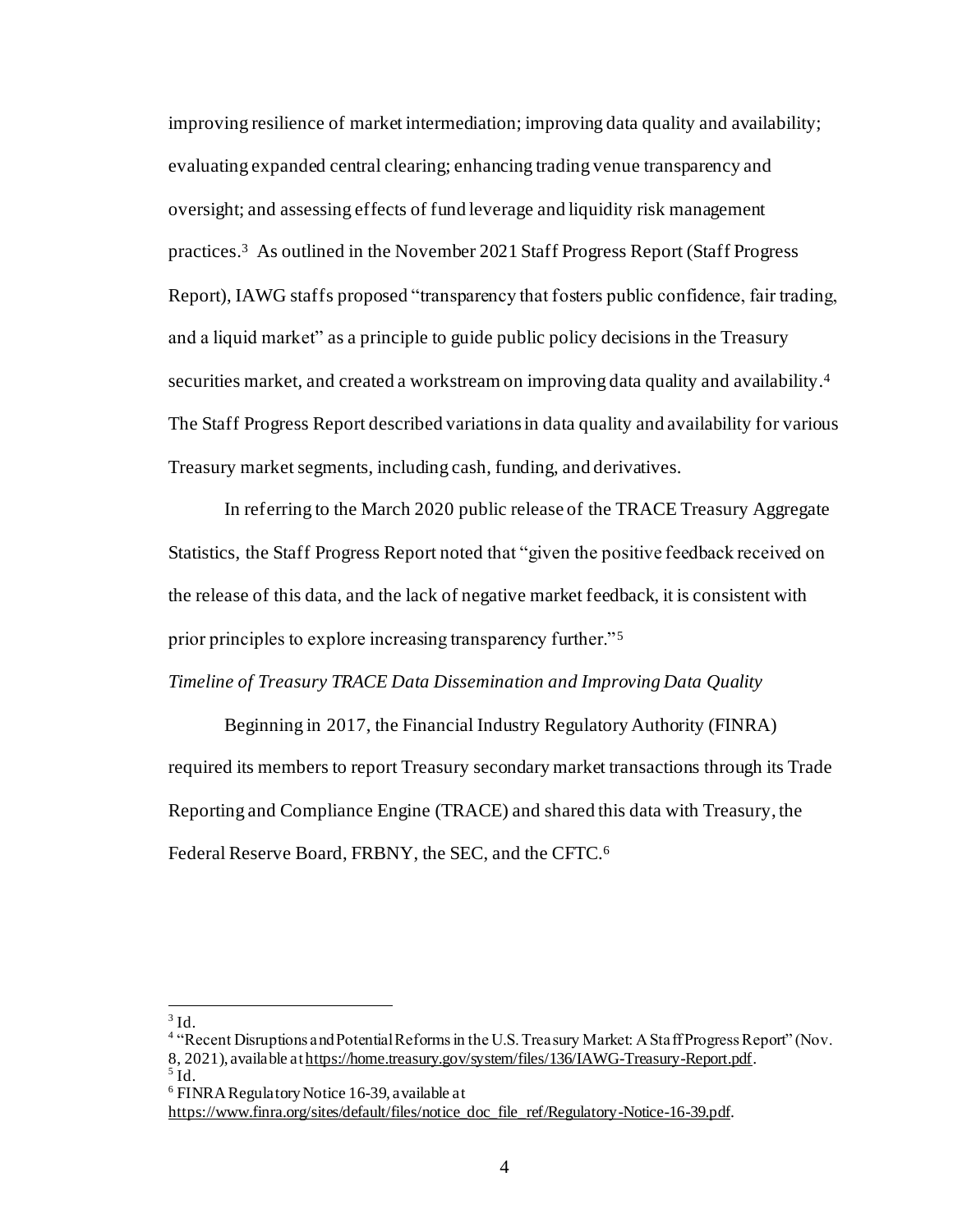In 2018, Treasury conducted extensive market outreach and analysis to better understand the potential benefits and risks of additional public transparency for Treasury securities TRACE transaction data. 7

Informed by that effort, FINRA, in consultation with Treasury and with the approval of the SEC,<sup>8</sup> began publicly releasing weekly aggregate volumes, referred to as "TRACE Treasury Aggregate Statistics," in March 2020 based on security type, interdealer or dealer-to-customer venue, remaining term to maturity, and whether the securities were the most recently auctioned (on-the-runs) or were more seasoned (offthe-runs).<sup>9</sup> The following year, enhancements were made to the weekly aggregates, specifically releasing historical data since January 2019 and incorporating the 20-year sector to accommodate the re-introduction of the 20-year nominal coupon bond.<sup>10</sup> Market feedback has indicated the current release of weekly aggregates provides helpful information without negative implications for liquidity, and that further transparency could be beneficial.

Since receiving the TRACE data, Treasury has coordinated with other IAWG members and FINRA to understand how to improve the quality of the TRACE data, principally to better inform the official sector, but also in consideration of potential additional public transparency. FINRA has taken several actions to improve the quality

<sup>8</sup> "Order Approving Proposed Rule Change To Allow FINRA To Publish or Distribute Aggregated Transaction Information and Statistics on U.S. Treasury Securities," available at <https://www.finra.org/sites/default/files/2019-12/SR-FINRA-2019-028-Approval-Order.pdf>.

<sup>&</sup>lt;sup>7</sup> "Remarks of Deputy Secretary Justin Muzinich at the 2019 US Treasury Market Structure Conference" (Sept. 23, 2019), available a[t https://home.treasury.gov/news/press-releases/sm782](https://home.treasury.gov/news/press-releases/sm782).

<sup>&</sup>lt;sup>9</sup> "Now Available - Weekly Aggregated Reports and Statistics for U.S. Treasury Securities" (Mar. 10, 2020), available a[t https://www.finra.org/filing-reporting/trace/now-available-weekly-aggregated-reports](https://www.finra.org/filing-reporting/trace/now-available-weekly-aggregated-reports-and-statistics-us-treasury)[and-statistics-us-treasury](https://www.finra.org/filing-reporting/trace/now-available-weekly-aggregated-reports-and-statistics-us-treasury).

<sup>&</sup>lt;sup>10</sup> "Enhancements to Weekly Aggregated Reports and Statistics for U.S. Treasury Securities" (Apr. 29, 2021), available a[t https://www.finra.org/filing-reporting/trace/enhancements-weekly-aggregated-reports](https://www.finra.org/filing-reporting/trace/enhancements-weekly-aggregated-reports-statistics-us-treasury-securities)[statistics-us-treasury-securities.](https://www.finra.org/filing-reporting/trace/enhancements-weekly-aggregated-reports-statistics-us-treasury-securities)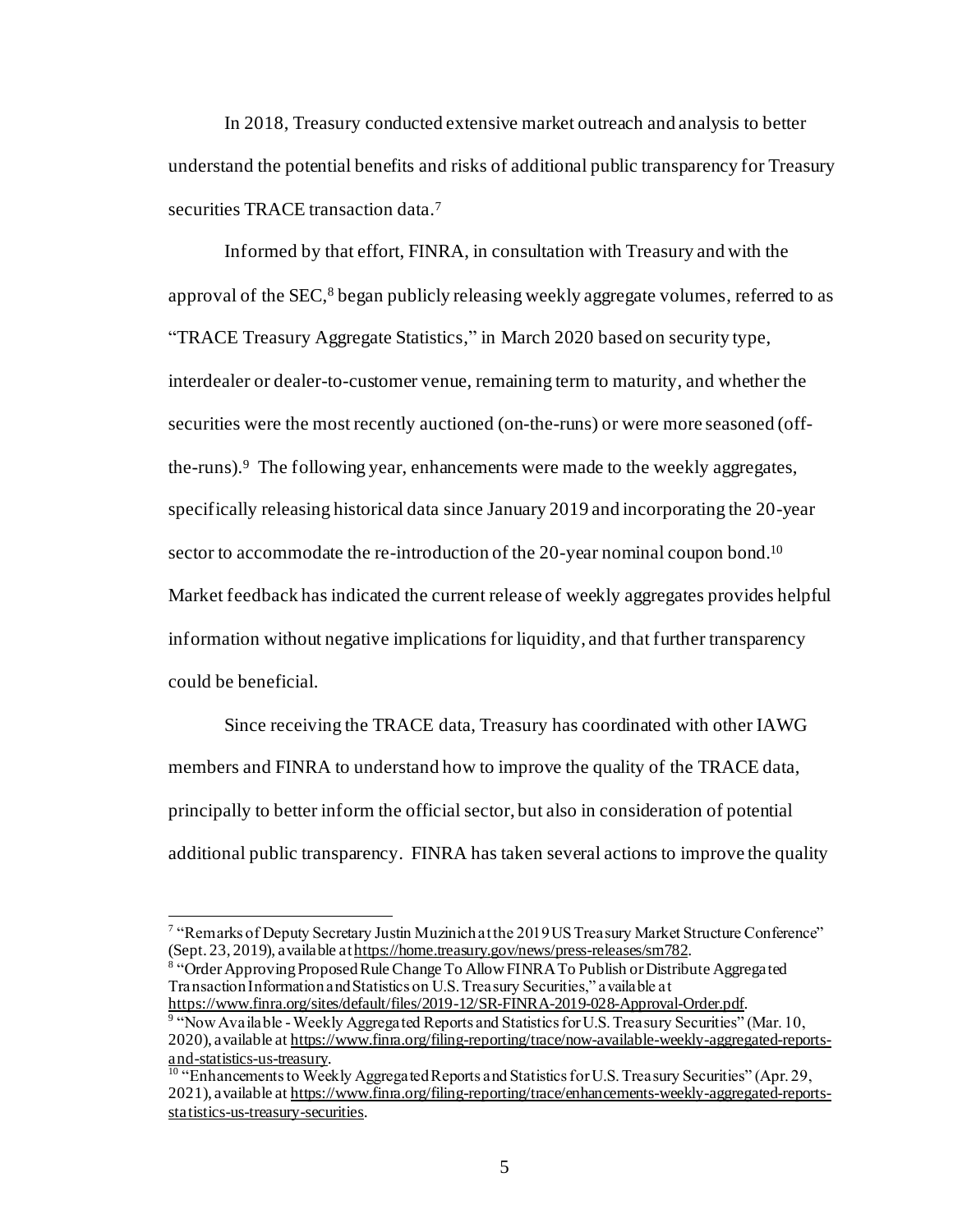and coverage of the TRACE data, including requiring large alternative trading systems (ATS) to identify non-FINRA member subscribers (such as principal trading firms) on transaction reports, <sup>11</sup> clarifying the exclusion of auction transactions, <sup>12</sup> and requiring FINRA members to separately report transactions that occur within discrete trading sessions on ATSs, thereby more clearly identifying who is trading with whom in certain instances.<sup>13</sup>

In addition, in consultation with Treasury, FINRA solicited comments in December 2020 on potential enhancements to the transaction data reported to TRACE.<sup>14</sup> The potential changes to TRACE reporting of Treasury securities transactions would (1) require more granular timestamps where applicable, (2) shorten the reporting timeframe from end-of-day to within 60 minutes in most cases, (3) standardize price reporting, including separating ATS fees, and (4) introduce new modifiers to identify non-ATS venues, methods of execution, trading units within a firm executing a trade, multi-leg trading strategies, and methods used to clear and settle transactions. 15

Furthermore, in October 2021 the Federal Reserve Board adopted a proposal to require certain depository institutions to report Treasury securities transactions to

 $<sup>11</sup>$  Effective April 1, 2019, large alternative trading systems were required to identify non-FINRA member</sup> subscriber counterparties in TRACE reports to be used for regulatory purposes and not made public. See FINRA Regulatory Notice 18-34, available a[t https://www.finra.org/rules-guidance/notices/18-34](https://www.finra.org/rules-guidance/notices/18-34).  $12$  FINRA TRACE Trade Reporting Notice U.S. Treasury Securities Auction Awards, a vailable at [https://www.finra.org/sites/default/files/notice\\_doc\\_file\\_ref/Trade-Reporting-Notice-010919.pdf](https://www.finra.org/sites/default/files/notice_doc_file_ref/Trade-Reporting-Notice-010919.pdf).

<sup>&</sup>lt;sup>13</sup> Effective April 12, 2019, a temporary exemption expired that permitted a ggregate reporting for certain ATS transactions. See FINRA Regulatory Notice 19-03, availabl[e https://www.finra.org/rules](https://www.finra.org/rules-guidance/notices/19-03)[guidance/notices/19-03](https://www.finra.org/rules-guidance/notices/19-03).

<sup>&</sup>lt;sup>14</sup> FINRA Regulatory Notice 20-43, available a[t https://www.finra.org/sites/default/files/2020-](https://www.finra.org/sites/default/files/2020-12/Regulatory-Notice-20-43.pdf) [12/Regulatory-Notice-20-43.pdf](https://www.finra.org/sites/default/files/2020-12/Regulatory-Notice-20-43.pdf).

<sup>15</sup> *Id.*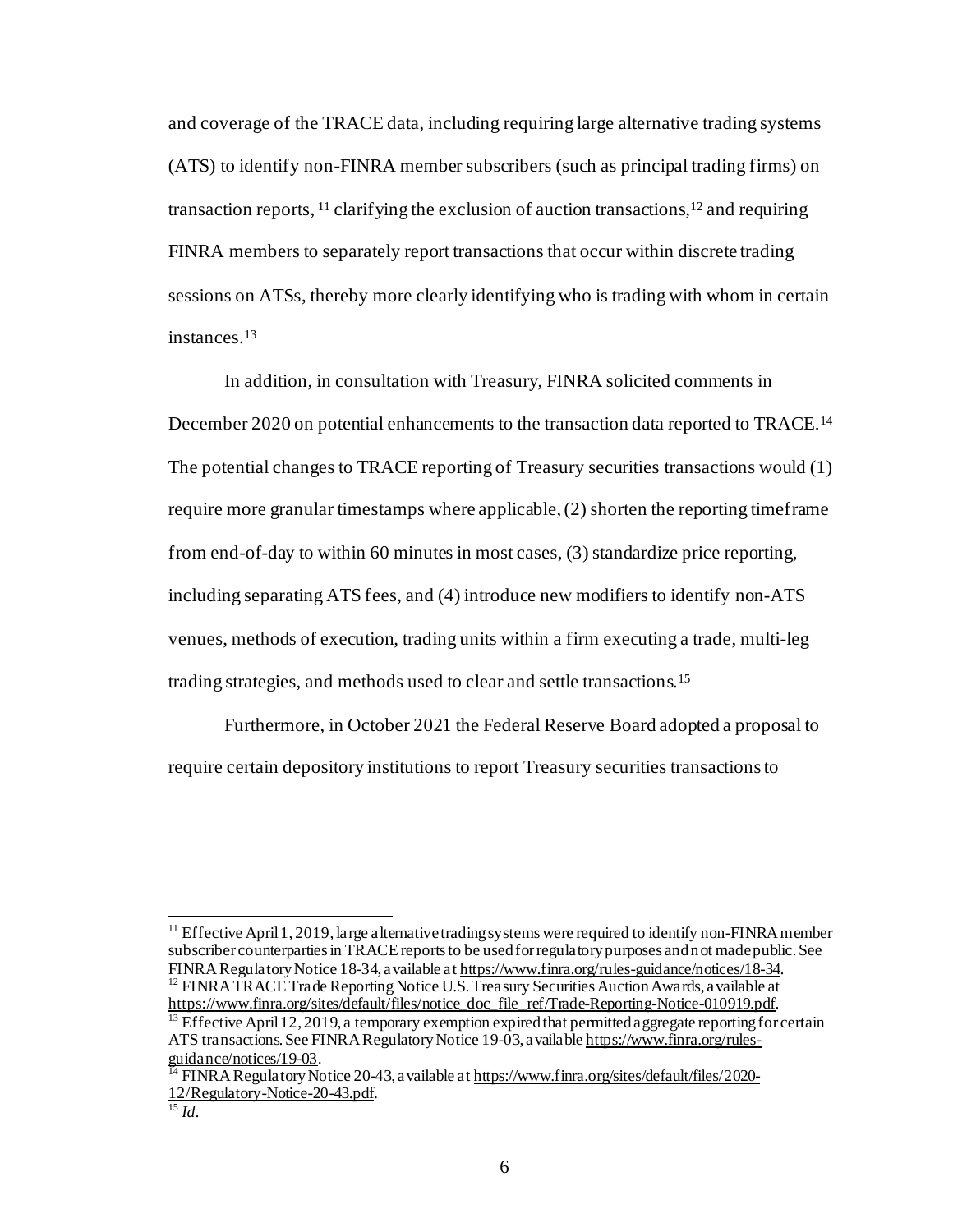TRACE beginning in September 2022.<sup>16</sup> Reporting by depository institutions will fill a key gap in the current TRACE data.

## *Recent FINRA Actions*

Regarding data quality, in May 2022 FINRA filed with the SEC a proposal to amend its rules for reporting transactions to TRACE, requiring that (1) timestamps for most electronic transactions are reported at the finest increment captured by the execution system, and (2) transactions are generally reported as soon as practicable but no later than 60 minutes.<sup>17</sup>

Regarding additional transparency, also in May 2022, the FINRA Board of Governors approved the submission to the SEC of a proposal to publish aggregated transaction information on Treasury securities more frequently, in response to a request from Treasury.<sup>18</sup>

#### **II. Solicitation for Comments**

Treasury is seeking public comment on additional post-trade transparency in the Treasury securities market, including potential benefits and risks of several options to build on existing public transparency.

Any additional transparency should take into consideration the differences among security types and trading venues. For example, on-the-run fixed-rate nominal Treasury securities are actively traded, accounting for an average of about 60% of the weekly volume for all Treasury securities,<sup>19</sup> with a significant portion occurring on electronic

<sup>16</sup> 86 Fed. Reg. 59716 (Oct. 28, 2021).

<sup>17</sup> <https://www.finra.org/sites/default/files/2022-05/SR-FINRA-2022-013.pdf>.

<sup>&</sup>lt;sup>18</sup> "May 2022 Board Update" (May 20, 2022), a vailable a[t https://www.finra.org/about/governance/finra](https://www.finra.org/about/governance/finra-board-governors/meetings/update-finra-board-governors-post-meeting-May-2022)[board-governors/meetings/update-finra-board-governors-post-meeting-May-2022](https://www.finra.org/about/governance/finra-board-governors/meetings/update-finra-board-governors-post-meeting-May-2022).

<sup>&</sup>lt;sup>19</sup> Treasury staff calculations based on the publicly a vailable TRACE Treasury Aggregate Statistics for 2021.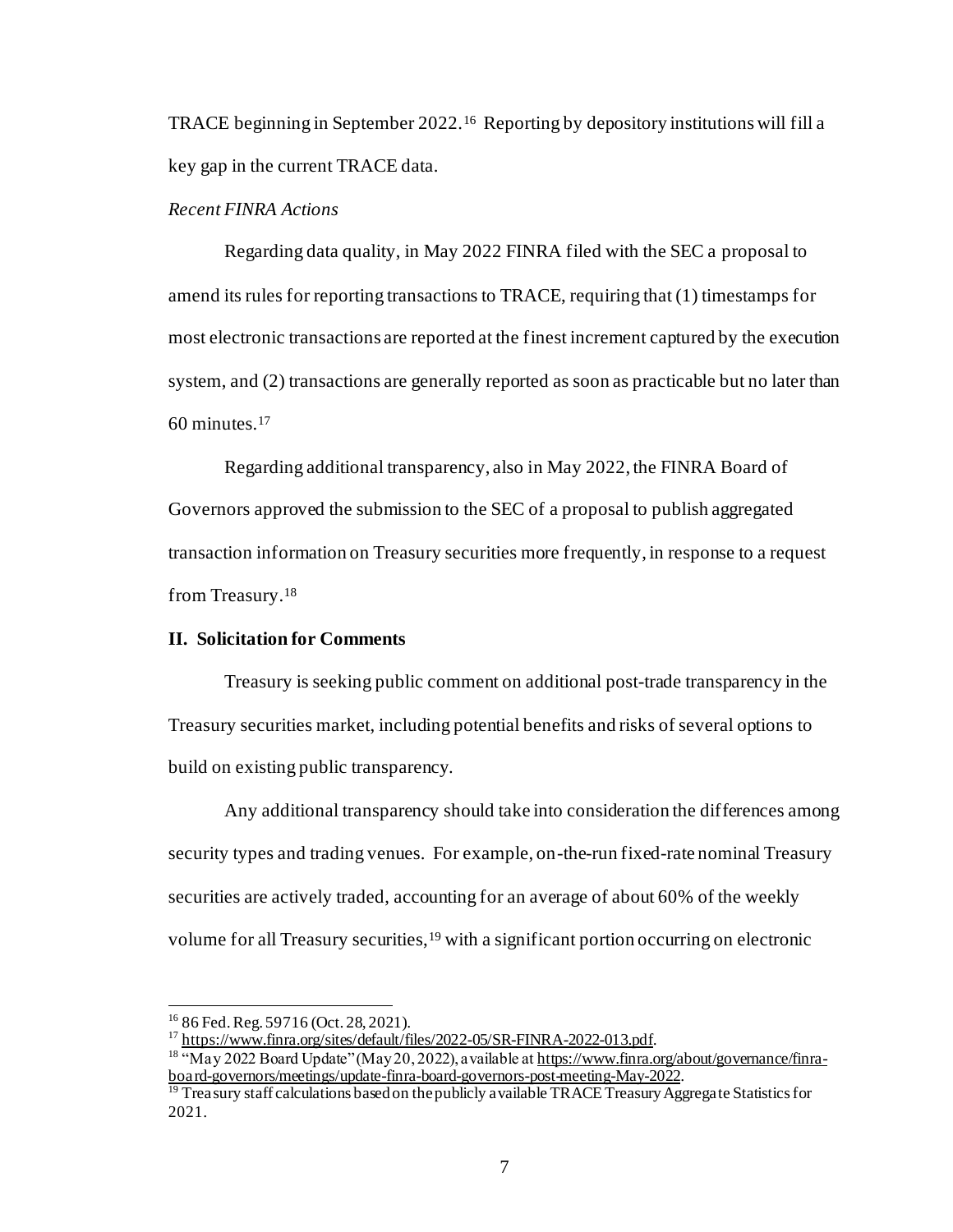interdealer platforms. In contrast, other Treasury securities, including off-the-run fixedrate nominal securities, are more often traded between dealers and customers, in larger individual trade sizes, and are more likely to use voice-based methods or electronic request-for-quote. In addition, further differences exist between fixed-rate nominal coupons, bills, floating rate notes (FRN), Treasury inflation-protected securities (TIPS), and STRIPS (Separate Trading of Registered Interest and Principal of Securities).

Other considerations for the design of additional transparency include the timing of reporting of transactions to TRACE and the potential for subsequent revisions to reports. Under current FINRA rules, FINRA members must generally report transactions by the end of the day. As stated above, FINRA's recent proposal would reduce this timeframe to 60 minutes. In some instances, transactions may be reported late or revised after the reporting timeframe. The current weekly aggregate statistics are released with a lag of two business days to incorporate most of these late or revised transactions. However, after the weekly aggregate statistics are published, they are not amended to incorporate additional late transactions or revisions. If transaction data were released with a shorter delay, additional consideration would need to be given to the potential effects or treatment of late or revised transactions.

Another consideration when evaluating the benefits and risks of additional transparency is measuring liquidity. One common definition of liquidity in the Treasury securities market is the ability to both transact continuously and trade in large quantities at minimal cost.<sup>20</sup> Measuring liquidity generally relies on observing a collection of price

<sup>&</sup>lt;sup>20</sup> For a discussion of measuring liquidity, see "Joint Staff Report: The U.S. Treasury Market on October 15, 2014"(July 13, 2015), available a[t https://home.treasury.gov/system/files/276/joint-staff-report-the-us](https://home.treasury.gov/system/files/276/joint-staff-report-the-us-treasury-market-on-10-15-2014.pdf)[treasury-market-on-10-15-2014.pdf](https://home.treasury.gov/system/files/276/joint-staff-report-the-us-treasury-market-on-10-15-2014.pdf), and "Notice Seeking Public Comment on the Evolution of the Treasury Market Structure," 81 Fed. Reg. 3928 (Jan. 22, 2016).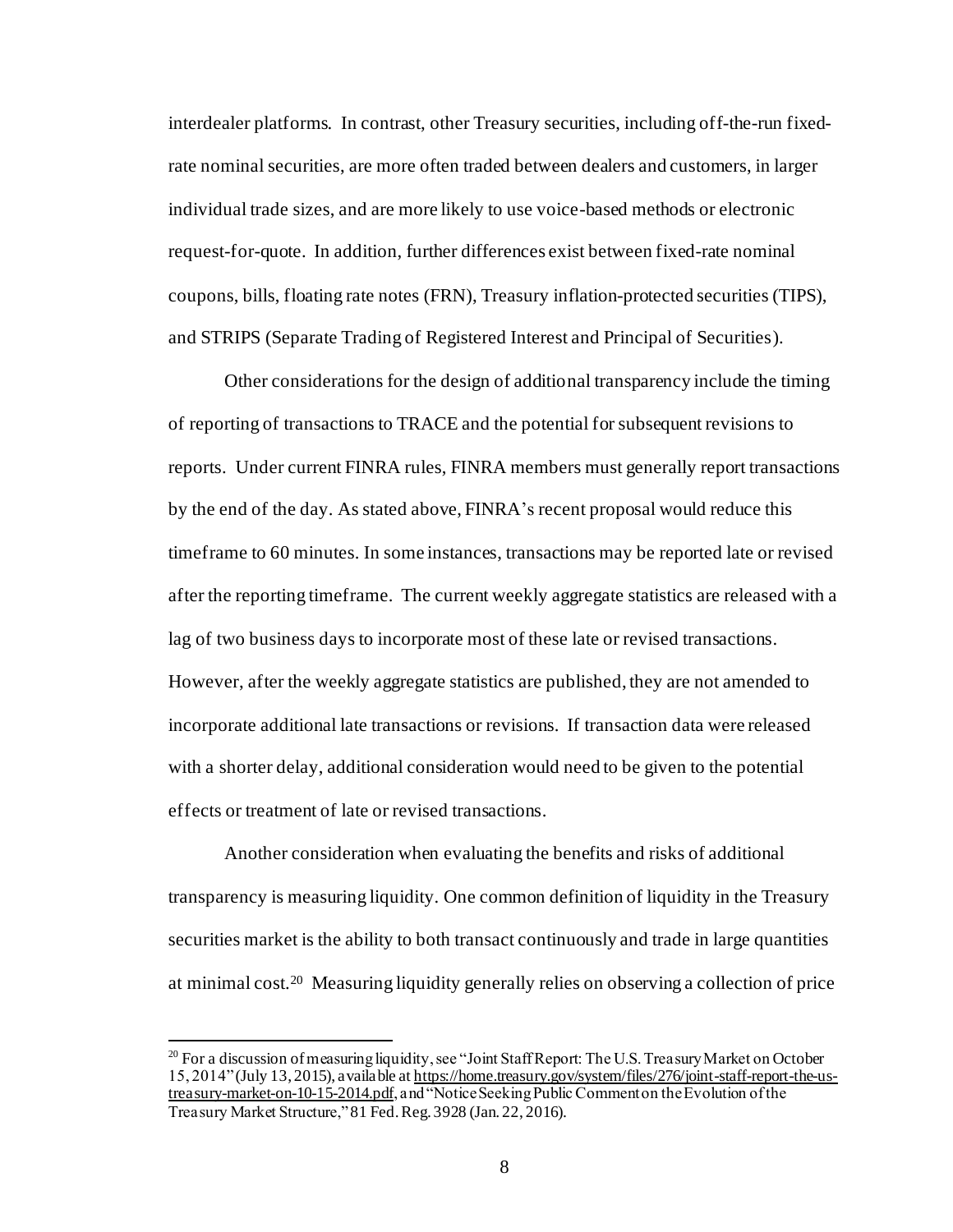and quantity metrics, such as the quoted spread between bid and offer prices, the depth of resting orders in a central-limit order book, the replenishment rate of central-limit book orders, or the price impact in response to large net flows. Treasury is also interested in additional perspectives on how best to measure liquidity in the Treasury securities market and how liquidity is likely to change with additional transparency of transactions.

More generally, Treasury seeks feedback on security characteristics, market structure features, and other factors when considering additional transparency, as well as specific recommendations to help ensure the public release of information appropriately balances the benefits and risks.

Responses to the following topics will help inform Treasury's policy perspectives on additional post-trade data transparency regarding the Treasury securities market. Historically, Treasury has taken a gradual approach to additional public transparency based on feedback from a range of Treasury market participants, including both intermediaries and end-user investors. Some market participants have expressed concerns regarding the effect of additional transparency on the potential willingness and ability of intermediaries to engage in large institutional risk transfer in the Treasury securities market, in particular for off-the-run Treasury securities. This could in turn adversely affect market liquidity including, but not limited to, bid-ask spread and depth of market and ultimately Treasury's debt issuance costs.

In contrast, other market participants have cited the benefits of additional transparency, including post-trade data for use in transaction cost analysis and for greater visibility into intermediation patterns, which could help inform investor decisions around capital allocation to various segments of the Treasury securities market.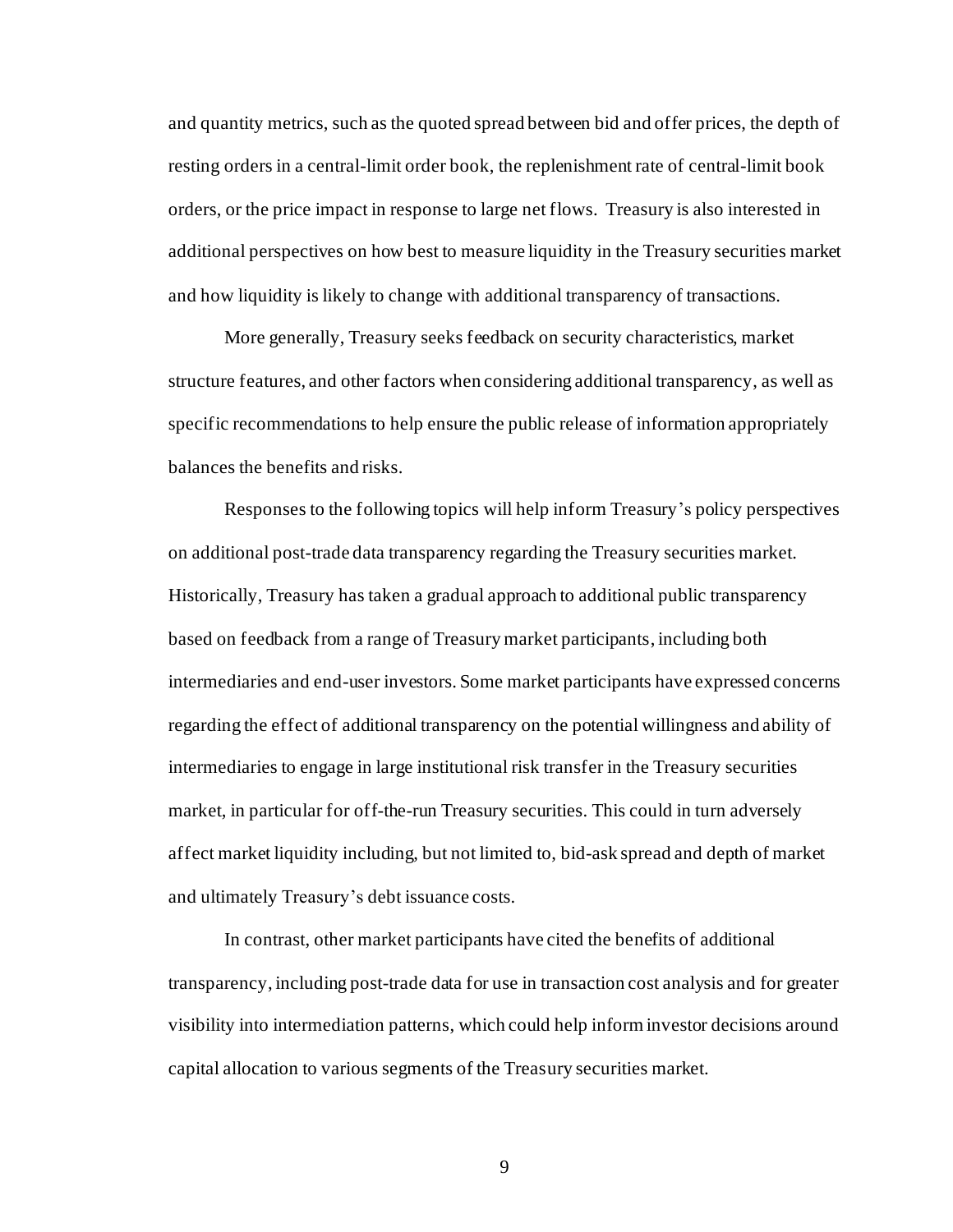Please include in your comments: (1) any data or reasons related to your views, including examples; (2) any alternative approaches and options that should be considered; and (3) any specific recommendations regarding the appropriate form for publicly released transaction information. Where appropriate, please distinguish between the different Treasury security types (i.e., fixed-rate nominal coupons, bills, TIPS, FRNs, and STRIPS), characteristics (e.g., on-the-run, off-the-run, etc.), and market segments (e.g., interdealer, dealer-to-customer, etc.). We also welcome comments on any aspect of additional post-trade transparency not addressed in this request for information.

# **1. Benefits and risks of additional public transparency in the Treasury securities market**

- 1.1 What are the main benefits of additional transparency of data regarding transactions in the Treasury securities market? Please elaborate on the benefits. How should the benefits be measured?
- 1.2 What are the main risks of additional transparency of data regarding transactions in the Treasury securities market? Please elaborate on the risks. How should the risks be measured?
- 1.3 In what ways would additional transparency further increase public confidence in the Treasury securities market?
- 1.4 What types of market participants would benefit from additional transparency? Would some market participants derive greater benefit from additional transparency relative to others? If yes, please elaborate on the types of market participants and the specific benefits.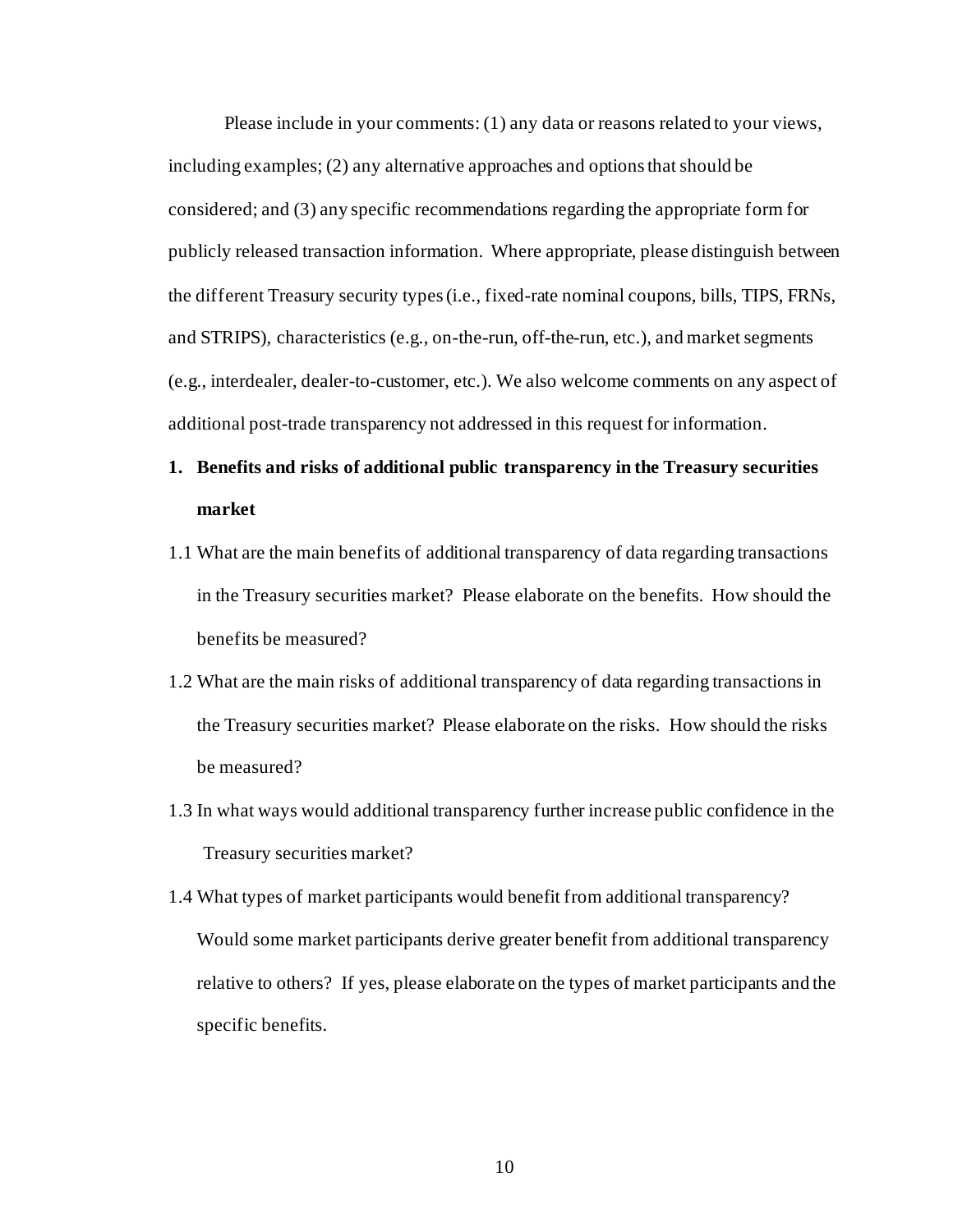- 1.5 What types of market participants would be harmed more from additional transparency? Would some market participants derive greater harm from additional transparency relative to others? If yes, please elaborate on the types of market participants and the specific harms.
- 1.6 In what form (e.g., granularity of data, aggregation of data, frequency of release, time of day, data format, etc.) would public release of Treasury securities transactions market data best balance the potential benefits and harms? Please elaborate.

# **2. Considerations for additional public transparency as it relates to market resilience**

- 2.1 How would additional transparency improve Treasury securities market resilience?
- 2.2 Please provide specific examples, if applicable, of how additional transparency would have helped improve or hurt market resilience during recent periods of market volatility such as the October 2014 flash rally, the September 2019 repo market pressures, and the March 2020 COVID-19 pandemic-related dislocations. <sup>21</sup>
- **3. Considerations for additional public transparency as it relates to market liquidity**
- 3.1 How would you define liquidity in the Treasury securities market?
- 3.2 What data or metrics should be used to measure liquidity in the Treasury securities market?
- 3.3 How could additional transparency incentivize intermediation or otherwise improve Treasury securities market liquidity, if at all? Please provide specific examples of how additional transparency could improve market liquidity.

<sup>&</sup>lt;sup>21</sup> See "Recent Disruptions and Potential Reforms in the U.S. Treasury Market: A Staff Progress Report" (Nov. 8, 2021), available a[t https://home.treasury.gov/system/files/136/IAWG-Treasury-Report.pdf](https://home.treasury.gov/system/files/136/IAWG-Treasury-Report.pdf).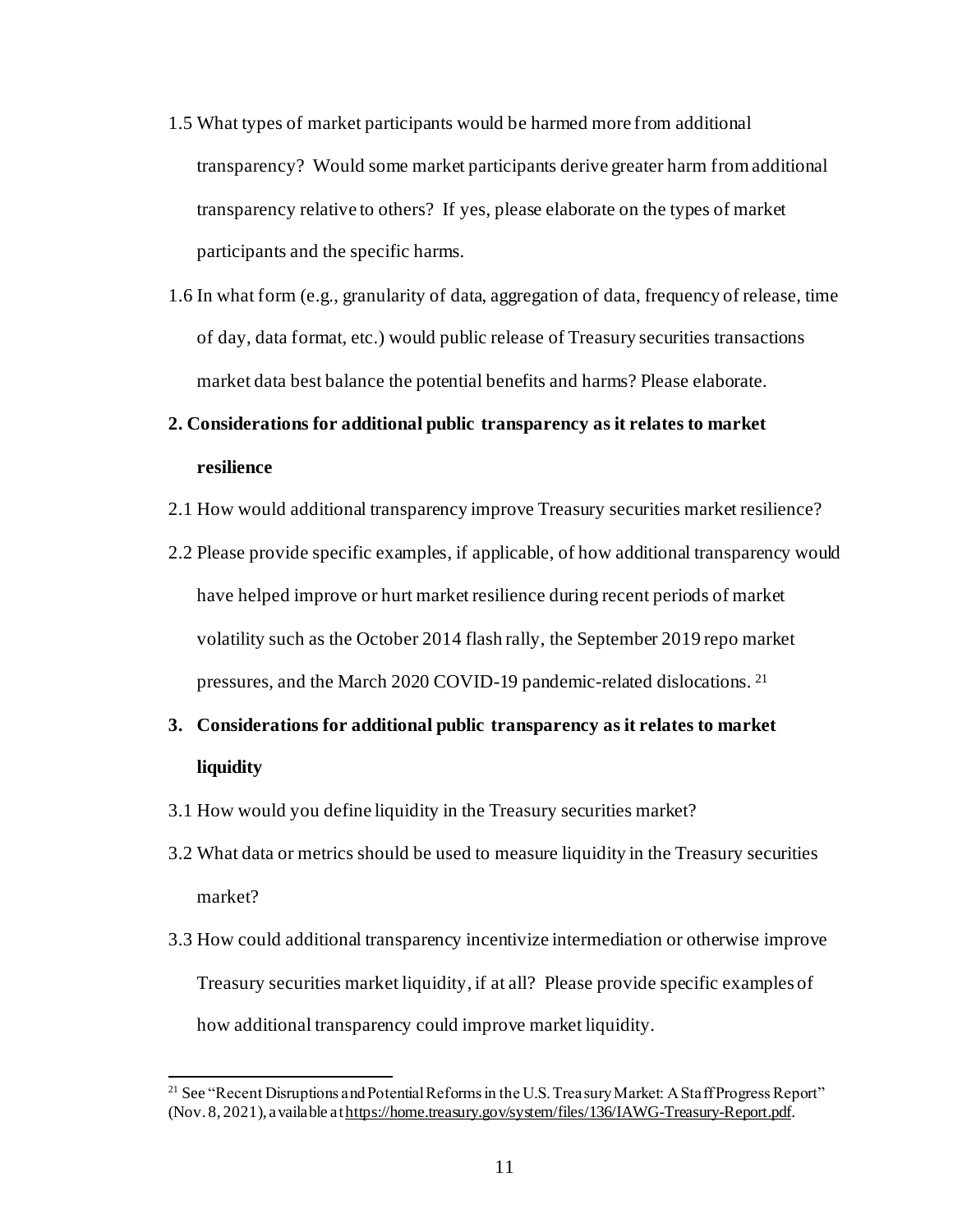- 3.4 How could additional transparency disincentivize intermediation or otherwise impair Treasury securities market liquidity, if at all?
- 4. **Examples of additional transparency.** Note the examples presented in this section are designed to illustrate a range of possible degrees of transparency to better understand market participants views on the benefits and risks of additional transparency. These illustrative examples are not the only options for levels of transparency. If market participants have other views, please elaborate.
- 4.1 Example A. For each individual CUSIP, daily average prices, trade count, and traded volumes could be released. Please comment on the benefits and risks of this example.
- 4.2 Example B. Adding to Example A, transaction-level details could be released for onthe-run nominal coupons. Please comment on the benefits and risks of this example, including whether transactions above a certain dollar value should disclose the actual trade size or be subject to caps or additional delays. What specific caps or delays would be preferable, if any?
- 4.3 Example C. Adding to Example B, transaction-level details could be released for every Treasury security. Please comment on the benefits and risks of this example, including whether volume caps or delays should be tailored to different segments based on the different liquidity characteristics of Treasury securities in those segments.
- 4.4 Are there other examples that Treasury should consider, or modifications to Examples A, B, and C? Please elaborate.
- 4.5 In addition to the examples above, what are your views on providing transaction-level data with anonymized participant identification, with a significant lag, that could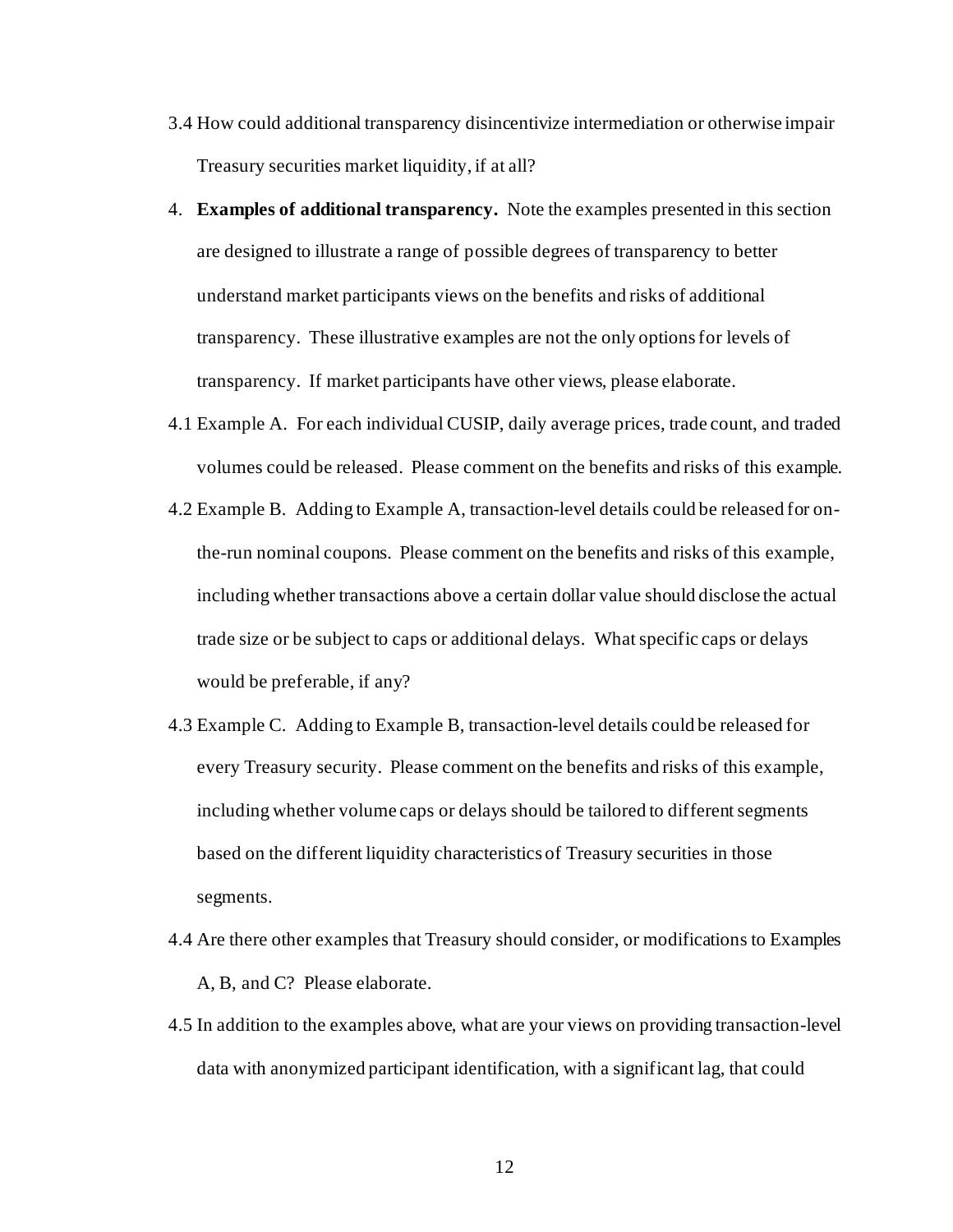either be available to the public or only be available to academic institutions for the purpose of research?

- 4.6 Please indicate which of the above examples you most prefer, or if you prefer an outcome not represented in these examples. Please elaborate.
- 4.7 What are the potential benefits and risks of gradually phasing in additional transparency over time? What lessons can be drawn about phasing from the implementation of additional transparency in other markets? What would be your recommendation for a phase-in schedule?

#### **5. Volumes and Price Considerations and Scope**

- 5.1 Please describe how volume data could be adjusted for large trade sizes if the data is publicly disseminated. For example, should large trades be excluded from aggregates, or large volumes capped if provided at a transaction level as is done for transparency of certain other fixed-income securities? If so, please elaborate on how this should be different for on-the-run versus off-the-run securities, security type, or maturity segment.
- 5.2 Pre- and post-auction when-issued volumes through the end of the auction day are currently excluded from the weekly data release. What are your views on continuing to exclude this data or separately identifying pre- or post-auction when-issued volumes?
- 5.3 How should additional transparency vary, if at all, based on (a) security type (i.e., fixed-rate nominal coupons, bills, FRNs, TIPS, and STRIPS), (b) on-the-run or offthe-run status, (c) maturity, or (d) other security characteristics including, but not limited to, average trading volumes or trade size?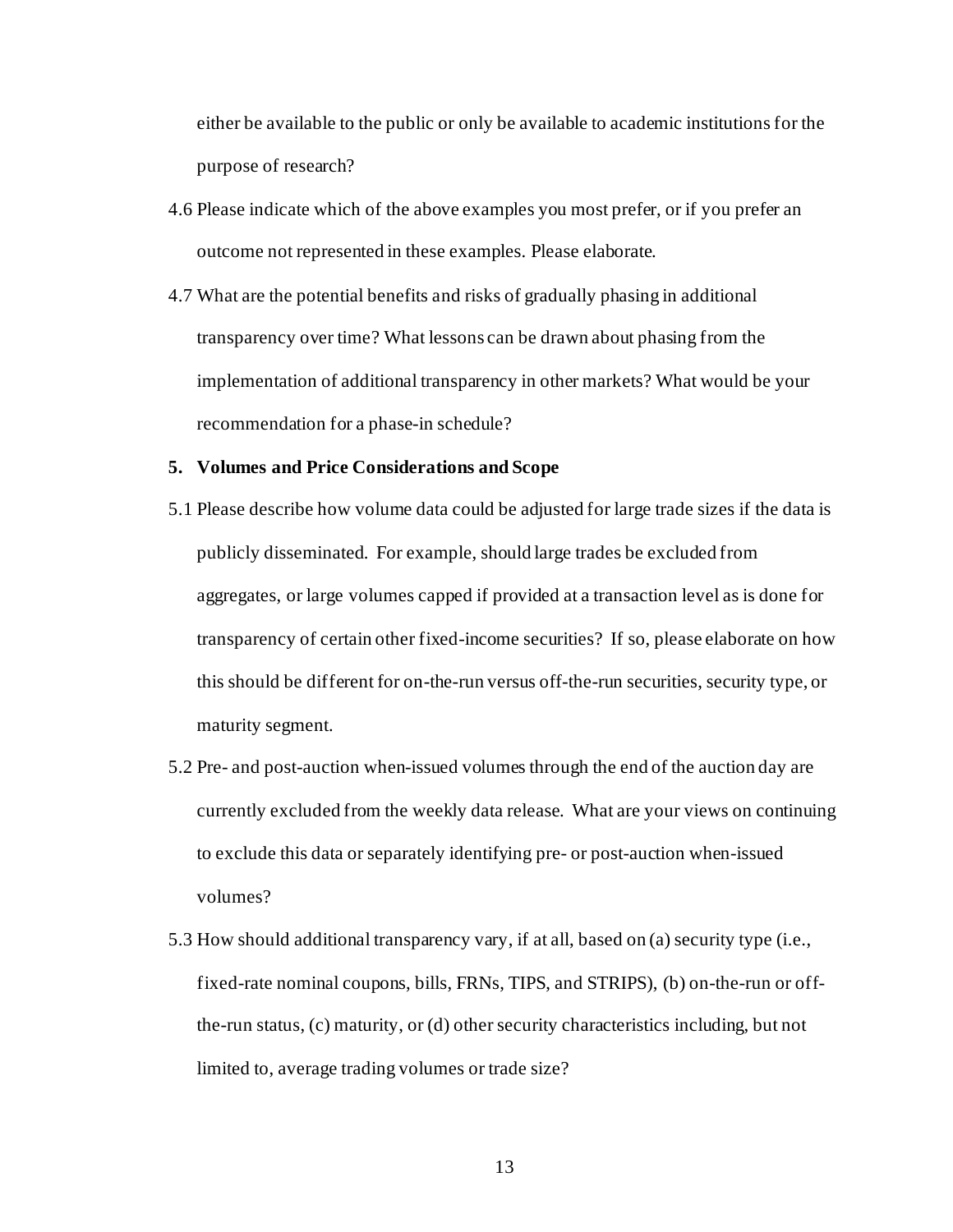5.4 What pricing information would be the most beneficial to release, such as end-of-day prices, volume-weighted average prices, or transaction-level prices? What pricing information would be most harmful to release? Please explain your reasoning and how such information would be of use.

5.5 If price information is aggregated for release, how should the pricing information be calculated, such as for a weighted average? Is there a certain time of day that prices should be captured, or is there a certain time range to calculate averages (e.g., volume-weighted prices by tenor from 9 a.m. to 3.30 p.m.)? Is there a preference for yield or price or some other pricing convention? Please be specific by security type.

5.6 What types of transactions (e.g*.*, swap box, basis, affiliate, and others) should be identified separately due to a different pricing convention that could result in prices appearing to be different from the prevailing market price if not properly identified? How should these trades be identified and represented in the data for public dissemination? What is your view on including indicators for transactions using a different pricing methodology? Should the pricing of different types of transactions be converted to comparable prices? Please elaborate on the benefits and risks.

#### **6. Other trade characteristics**

6.1 What additional trade details should be released, such as counterparty types, whether a trade occurs on an ATS, the type of trading venue or venue name, the trade direction (buy or sell), the trading protocol (e.g., request-for-quote, central limit order book, etc.), or any other details that may be considered? What are the benefits and risks of releasing such additional information?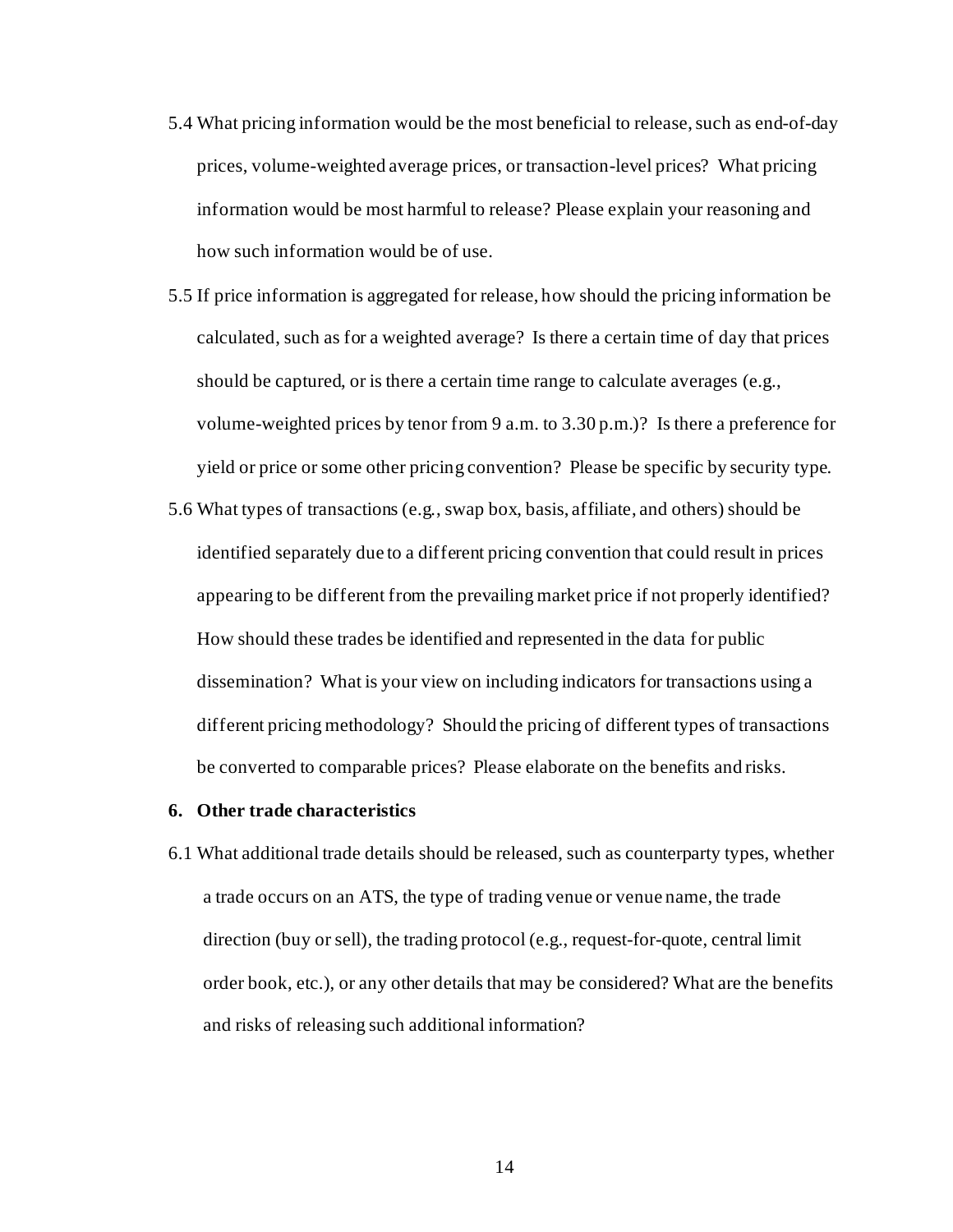- 6.2 The current release provides volume aggregates. How do your views change on what, if any, trade details should be released if the data is disseminated at the transaction level?
- 6.3 When a trade involves two or more reporting counterparties, should the transaction reports be matched and consolidated before dissemination so that a trade is only reported once? Should only one side of each trade be released? What should be done for a trade with multiple counterparties(a so-called "one-to-many" trade)?
- 6.4 Should trades in different market segments or on different venues be displayed differently? For example, the interdealer market often operates on a microsecond level, often through automated trading on electronic centralized order books. In contrast, the dealer-to-customer market, while utilizing electronic trading more than in the past, still exhibits a significant amount of manual or voice-based trades. Should these transactions be treated or displayed differently, and if so, why and in what way?

## **7. Late transactions and revisions**

- 7.1 How should late transactions and revisions be addressed in the publicly disseminated data?
- 7.2 To what extent should the volume of late transactions and revisions influence dissemination timing?

Dated:

SIGNED: